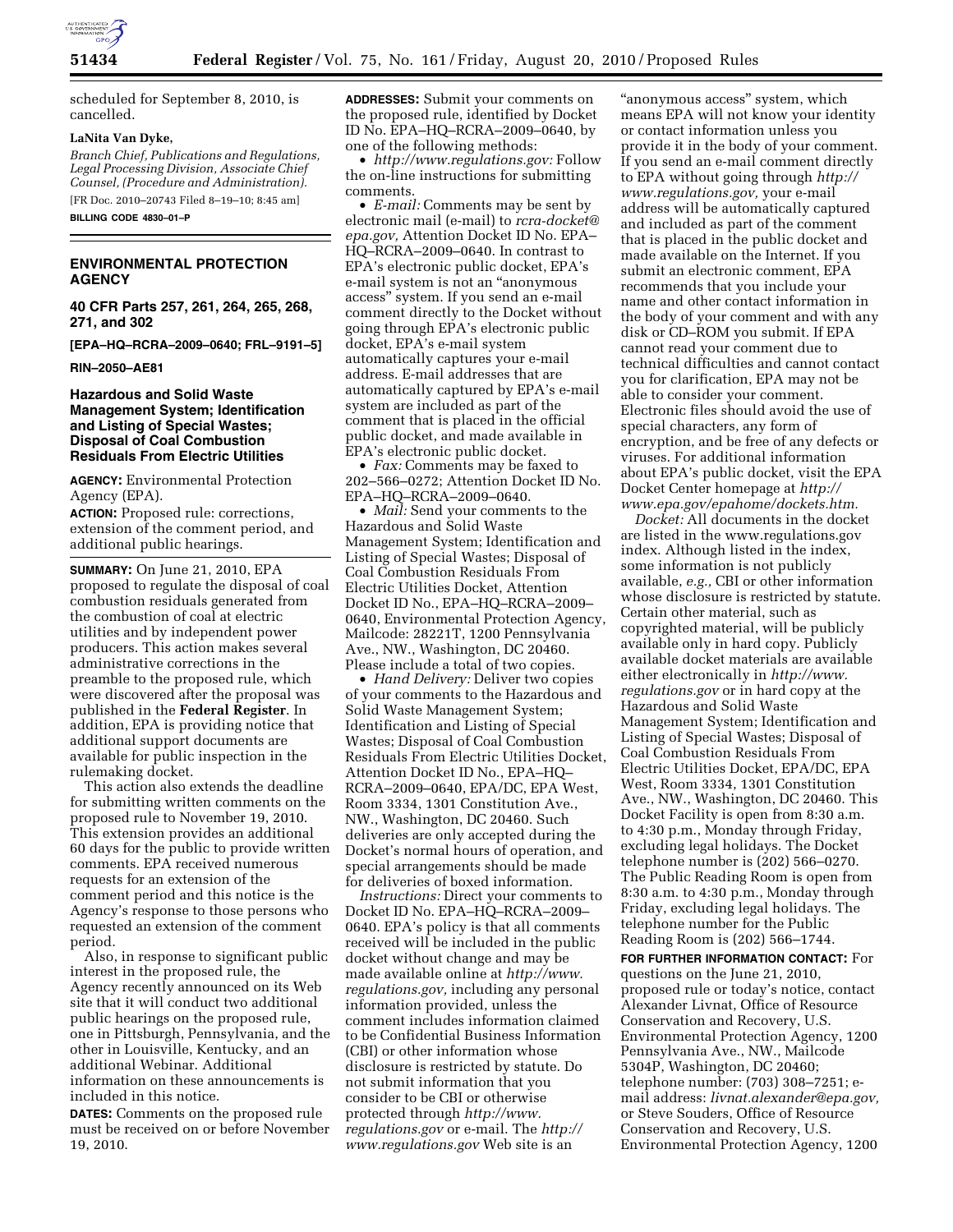Pennsylvania Ave., NW., Mailcode 5304P, Washington, DC 20460; telephone number: (703) 308–8431; e-mail address: *[souders.steve@epa.gov.](mailto:souders.steve@epa.gov)*  If you have questions concerning the public hearings or the Webinars, please contact Bonnie Robinson, Office of Resource Conservation and Recovery, U.S. Environmental Protection Agency, 1200 Pennsylvania Ave., NW, Mailcode 5304P, Washington, DC 20460; telephone number (703) 308–8429; email address: *[robinson.bonnie@epa.gov,](mailto:robinson.bonnie@epa.gov)*  or Elaine Eby, Office of Resource Conservation and Recovery, U.S. Environmental Protection Agency, 1200 Pennsylvania Ave., NW, Mailcode 5304P, Washington, DC 20460; telephone number (703) 308–8449; e-mail address *[eby.elaine@epa.gov.](mailto:eby.elaine@epa.gov)*  **SUPPLEMENTARY INFORMATION:** 

# **A. Background on the Proposed Rule**

On June 21, 2010, EPA co-proposed two options for regulating the disposal of coal combustion residuals (CCRs),

commonly known as coal ash, generated from the combustion of coal at electric utilities and by independent power producers (75 FR 35128). Under the first proposal, EPA would reverse its August 1993 and May 2000 Bevill Regulatory Determinations regarding CCRs and list these residuals as special wastes subject to regulation under subtitle C of the Resource Conservation and Recovery Act (RCRA), when they are destined for disposal in landfills and surface impoundments. Under the second proposal, EPA would leave the Bevill Regulatory Determinations in place and regulate the disposal of such materials under subtitle D of RCRA by issuing national minimum criteria. Under both alternatives, EPA proposed not to change the May 2000 Regulatory Determination for beneficially used CCRs, which are currently exempt from the hazardous waste regulations under Section 3001(b)(3)(A) of RCRA.

To assist the reader in reviewing the proposed rule and the corrections

published today, EPA has made available an unofficial version of the entire corrected proposal on its Web site, which can be accessed at *[http://](http://www.epa.gov/coalashrule)  [www.epa.gov/coalashrule.](http://www.epa.gov/coalashrule)* 

# **B. Corrections to the Proposed Rule**

The proposed rule as published in the **Federal Register** on June 21, 2010, contained a number of inadvertent administrative errors in: (1) The **ADDRESSES** section; (2) a table summarizing EPA's estimates of regulatory costs and benefits; (3) the discussion of EPA's risk assessment; and (4) a footnote. Accordingly, the June 21, 2010 publication of the proposed rule is corrected as follows:

1. On page 35128, second column, sixth paragraph, in the first sentence, "*Mailcode:* 5305T," is corrected to read ''*Mailcode: 28221T,*''.

2. On page 35134, Table 1 is replaced with the following table.

TABLE 1—SUMMARY TABLE COMPARISON OF REGULATORY BENEFITS TO COSTS—RANGING OVER ALL THREE BENEFICIAL USE SCENARIOS

[\$Millions @ 2009 \$ prices and @ 7% discount rate over 50-year future period-of-analysis 2012 to 2061]

|                   | Subtitle C "special waste" | Subtitle D                                                                                | Subtitle "D prime" |  |  |
|-------------------|----------------------------|-------------------------------------------------------------------------------------------|--------------------|--|--|
| A. Present Values |                            |                                                                                           |                    |  |  |
|                   |                            | 2. Regulatory Benefits  (\$230,817) to \$102,191  \$1,168 to \$41,761  \$593 to \$17,501. |                    |  |  |

#### **B. Average Annualized Equivalent Values \***

| 3. Net Benefits (2–1) $\ldots$ $($ \$18,199) to \$5,930 $\ldots$ $($ \$502) to \$2,439 $\ldots$ $($ \$1300 $($ \$1,032. |  |  |
|-------------------------------------------------------------------------------------------------------------------------|--|--|
|                                                                                                                         |  |  |

\* **Note:** Average annualized equivalent values calculated by multiplying 50-year present values by a 50-year 7% discount rate ''capital recovery factor'' of 0.07246.

3. On page 35144, second column, third paragraph, the first sentence which reads "EPA submitted the revised draft risk assessment report, together with public comments on the report in response to the 2007 NODA, to a peer review panel. EPA completed the risk assessment, taking into account peer review comments, in a final report titled ''Human and Ecological Risk Assessment of Coal Combustion Wastes,'' (September 2009).'' is corrected to read ''EPA submitted the revised draft risk assessment report, together with public comments on the report in response to the 2007 NODA, to a peer review panel. EPA completed the risk assessment, taking into account peer review comments, in a final report titled ''Human and Ecological Risk

Assessment of Coal Combustion Wastes,'' (April 2010).''

4. On page 35170, in the first column, the first full sentence which reads ''A detailed discussion of the modeling and risks from this pathway can be found in U.S. EPA 2009a (available in the docket for this proposal).'' is corrected to read ''A detailed discussion of the modeling and risks from this pathway can be found in U.S. EPA 2010a (available in the docket for this proposal).''

5. On page 35170, in the first column, third paragraph, the third sentence which reads "For CCRs co-managed with coal refule, thallium is estimated at two times the reference dose in unlined landfills at the 90th percentile, but did not exceed the reference dose at the 0th percentile for any liner type.'' is

corrected to read ''For CCRs co-managed with coal refuse, thallium is estimated at two times the reference dose in unlined landfills at the 90th percentile, but did not exceed the reference dose at the 50th percentile for any liner type.''

6. On page 35170, in the second column, at the end of the first paragraph, the sentence ''Of the contaminated groundwater plumes that are estimated to reach the receptor wells from composite-lined units, the median time to peak well concentration as not estimated to sour in the 10,000 year time period that was modeled.<sup>101"</sup> is corrected to read ''Of the contaminated groundwater plumes that are estimated to reach the receptor wells from composite-lined units, the median time to peak well concentrations was not